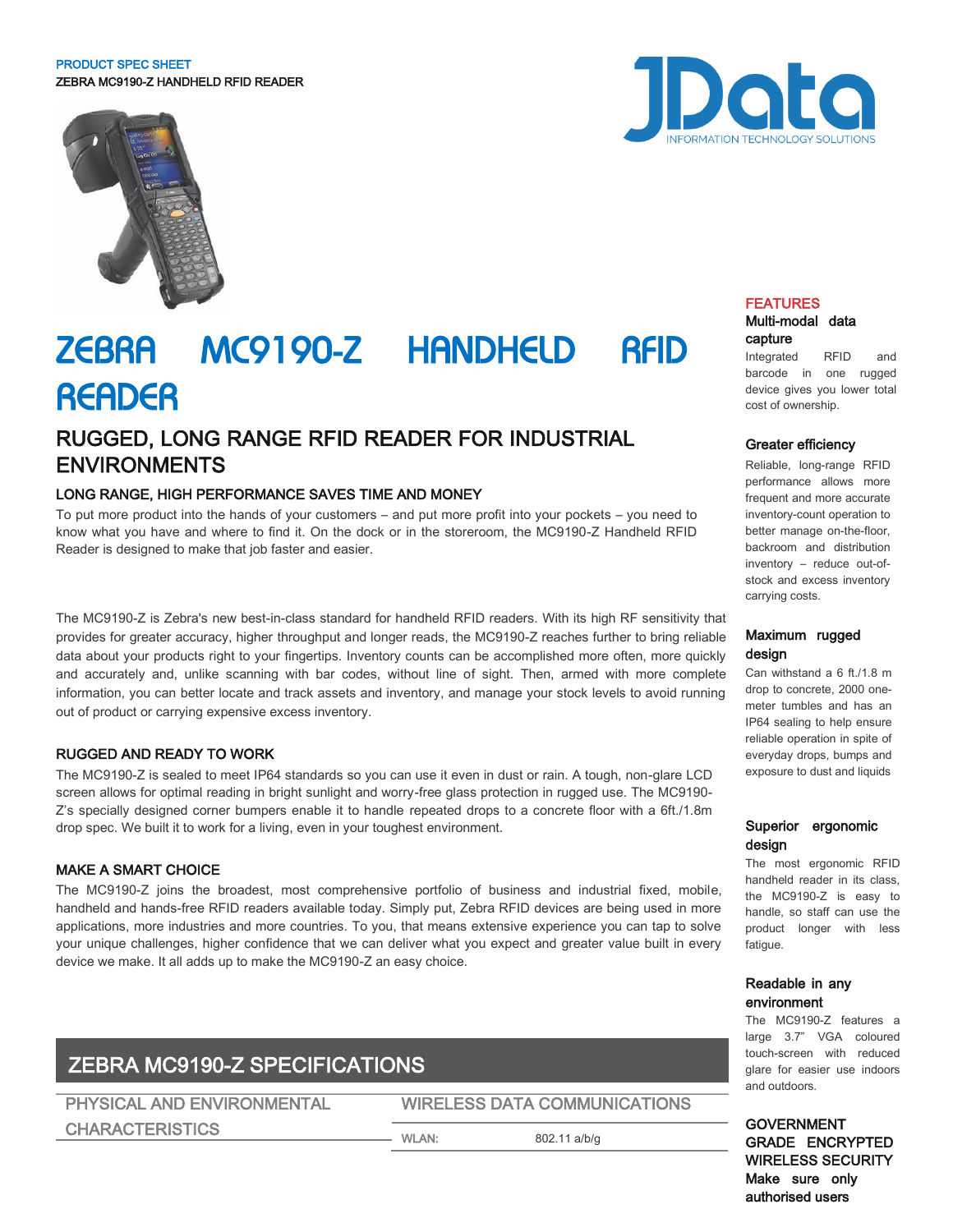| <b>Dimensions:</b>                | 10.75 in. L x 4.7 in. W x 7.7 in. H<br>27.3 cm L x 11.9 cm W x 19.5 cm<br>H                        | <b>Output Power:</b>                              | 100 mW U.S. and international                                                                                                  | access your devices,<br>your data and your<br>network with Zebra<br><b>MAX Secure</b>                                                                                                                                                                                              |
|-----------------------------------|----------------------------------------------------------------------------------------------------|---------------------------------------------------|--------------------------------------------------------------------------------------------------------------------------------|------------------------------------------------------------------------------------------------------------------------------------------------------------------------------------------------------------------------------------------------------------------------------------|
|                                   |                                                                                                    | Data Rate:                                        | 802.11a: up to 54 Mbps; 802.11b:<br>up to 11 Mbps; 802.11g: up to 54<br><b>Mbps</b>                                            |                                                                                                                                                                                                                                                                                    |
| Weight:                           | 34.35 oz / 2.147 lbs (including<br>battery) 973.8 gr / .986 kg (<br>including battery)             |                                                   |                                                                                                                                | Wired-line grade<br>security<br>without impacting wireless<br>performance: native<br><b>FIPS</b>                                                                                                                                                                                   |
|                                   |                                                                                                    | Antenna:                                          | Internal                                                                                                                       |                                                                                                                                                                                                                                                                                    |
| Keyboard:                         | 28, 43 and 53-key options                                                                          | <b>Frequency Range:</b>                           | All country dependent: 802.11a - 5<br>GHz; 802.11b - 2.4 GHz; 802.11g                                                          | 140-2 Level 1 certification;<br>support for all the latest<br>encryption and authentication<br>protocols; compatibility with<br>Zebra's Mobile Security Suite<br>for device-level protection<br>and compatibility with Zebra's<br>Mobile<br>Virtual<br>Private<br>Networks (MVPNs) |
| Display:                          | 3.7 in. VGA colour with digitizer<br>and backlight                                                 |                                                   | $-2.4$ GHz                                                                                                                     |                                                                                                                                                                                                                                                                                    |
| Power:                            | Removable, rechargeable 7.2 volt<br>Lithium Ion 2200 mAh battery pack<br>, 15.8 watt hours         | Bluetooth:                                        | Bluetooth Version 2.1 with EDR                                                                                                 |                                                                                                                                                                                                                                                                                    |
|                                   |                                                                                                    | <b>WLAN Security:</b>                             | WPA2 Enterprise, 802.1x;<br>EAP-TLS; TTLS (CHAP,<br>MS-CHAP, MS-CHAPv2, PAP or<br>MD5); PEAP (TLS, MSCHAPv2,                   |                                                                                                                                                                                                                                                                                    |
|                                   | PERFORMANCE CHARACTERISTICS                                                                        |                                                   | EAP-GTC); LEAP, EAP-FAST (                                                                                                     | Common access card                                                                                                                                                                                                                                                                 |
| CPU:                              | Marvell PXA320 processor at 806<br>MHz                                                             |                                                   | TLS, MS-CHAPv2, EAP-GTC),<br>WPA2/AES, CCX v4, FIPS 140-2<br>and IPv6                                                          | (CAC) capable<br>Optional<br>accessories<br>to<br>support authentication for                                                                                                                                                                                                       |
| <b>Operating System:</b>          | Microsoft Windows Mobile 6.5                                                                       |                                                   |                                                                                                                                | government applications                                                                                                                                                                                                                                                            |
| Memory (RAM/ROM)                  | 256 MB/1 GB                                                                                        |                                                   | PERIPHERALS AND ACCESSORIES                                                                                                    |                                                                                                                                                                                                                                                                                    |
|                                   |                                                                                                    | Cradles:                                          | Single-slot serial/USB, 4-slot                                                                                                 |                                                                                                                                                                                                                                                                                    |
| Expansion:                        | Up to 32 GB SD/MMC card                                                                            |                                                   | Ethernet, 4-slot charge only                                                                                                   |                                                                                                                                                                                                                                                                                    |
| Application<br>Development:       | PSDK, DCP and SMDK available<br>through Zebra Developer Zone<br>Web site                           | Printers:                                         | Supports extensive line of Zebra<br>approved printers and cables                                                               |                                                                                                                                                                                                                                                                                    |
|                                   |                                                                                                    | Charger:                                          | 4-Slot universal battery charger                                                                                               |                                                                                                                                                                                                                                                                                    |
| <b>Scan Engine</b><br>Options:    | SE960: 1-D Laser, SE1524-A&E: 1<br>-D Extended Range, SE4500: 2-D<br>Imager SE4500-HD: 1-D/2-D DPM | <b>Other Accessories:</b>                         | Cable adapter module; snap-on<br>magnetic stripe reader; modem<br>module; full set of cables; Zebra<br>approved CAC Reader for |                                                                                                                                                                                                                                                                                    |
| <b>USER ENVIRONMENT</b>           |                                                                                                    |                                                   | government applications                                                                                                        |                                                                                                                                                                                                                                                                                    |
| <b>Operating Temp.:</b>           | -4° F to 122° F/-20° C to 50° C                                                                    |                                                   |                                                                                                                                |                                                                                                                                                                                                                                                                                    |
| Charging Temp.:                   | 32° F to 104° F/0° C to 40° C                                                                      | <b>REGULATORY</b>                                 |                                                                                                                                |                                                                                                                                                                                                                                                                                    |
| Storage Temp.:                    | -40° F to 158° F/-40° C to 70° C                                                                   | General:                                          | Approved for use in the US,<br>Canada, Europe, Asia/Pacific,                                                                   |                                                                                                                                                                                                                                                                                    |
| Humidity:                         | 5% to 95% non-condensing                                                                           |                                                   | Latin America, Middle East <sup>3</sup>                                                                                        |                                                                                                                                                                                                                                                                                    |
| Drop Spec:                        | Multiple drops to concrete: 6 ft./1.8<br>m across the operating<br>temperature range               | <b>Electrical Safety:</b>                         | Certified to UL60950-1, CSA C22.2<br>No. 60950-1, IEC 60950-1, EN<br>60950-1                                                   |                                                                                                                                                                                                                                                                                    |
| Tumble:                           | 2,000 one-meter tumbles at room<br>temperature (4,000 hits)                                        | EMI/RFI:                                          | USA: FCC Part 15 Canada: ICES<br>003 Class B EU: EN 301 489-3.<br>EN 301 489-1, EN 301 489-17, EN                              |                                                                                                                                                                                                                                                                                    |
| Environmental<br>Sealing:         | IP64 (electronic enclosure, display<br>and keypad)                                                 |                                                   | 302-208, EN55022 Class B,<br>EN55024                                                                                           |                                                                                                                                                                                                                                                                                    |
| Electrostatic<br>Discharge (ESD): | +/-15kVdc air discharge; +/-8kVdc<br>direct discharge; +/-8kVdc indirect<br>discharge              | Laser Safety:                                     | IEC Class2/FDA Class II in<br>accordance with IEC60825-1/<br>EN60825-1, 21CFR1040.10                                           |                                                                                                                                                                                                                                                                                    |
| MIL-STD 810F:                     | Meets and exceeds applicable<br>MIL-STD 810F for drop, tumble<br>and sealing                       | <b>RF Hazard and</b><br>Human Exposure:           | US - FCC OET Bulletin 65<br>Supplement 'C' Canada - RSS-<br>102 and RSS210 EU - EN 62311,                                      |                                                                                                                                                                                                                                                                                    |
| <b>Ambient Lighting</b>           | Tolerant to typical artificial indoor<br>and natural outdoor (direct sunlight                      |                                                   | EN62479, EN 50364                                                                                                              |                                                                                                                                                                                                                                                                                    |
| Tolerance:                        | ) lighting conditions. Fluorescent,<br>Incandescent, Mercury Vapor,<br>Sodium Vapor, LED1: 450 Ft  | <b>WARRANTY</b>                                   |                                                                                                                                |                                                                                                                                                                                                                                                                                    |
|                                   |                                                                                                    | The MC9190-Z RFID is warranted against defects in |                                                                                                                                |                                                                                                                                                                                                                                                                                    |